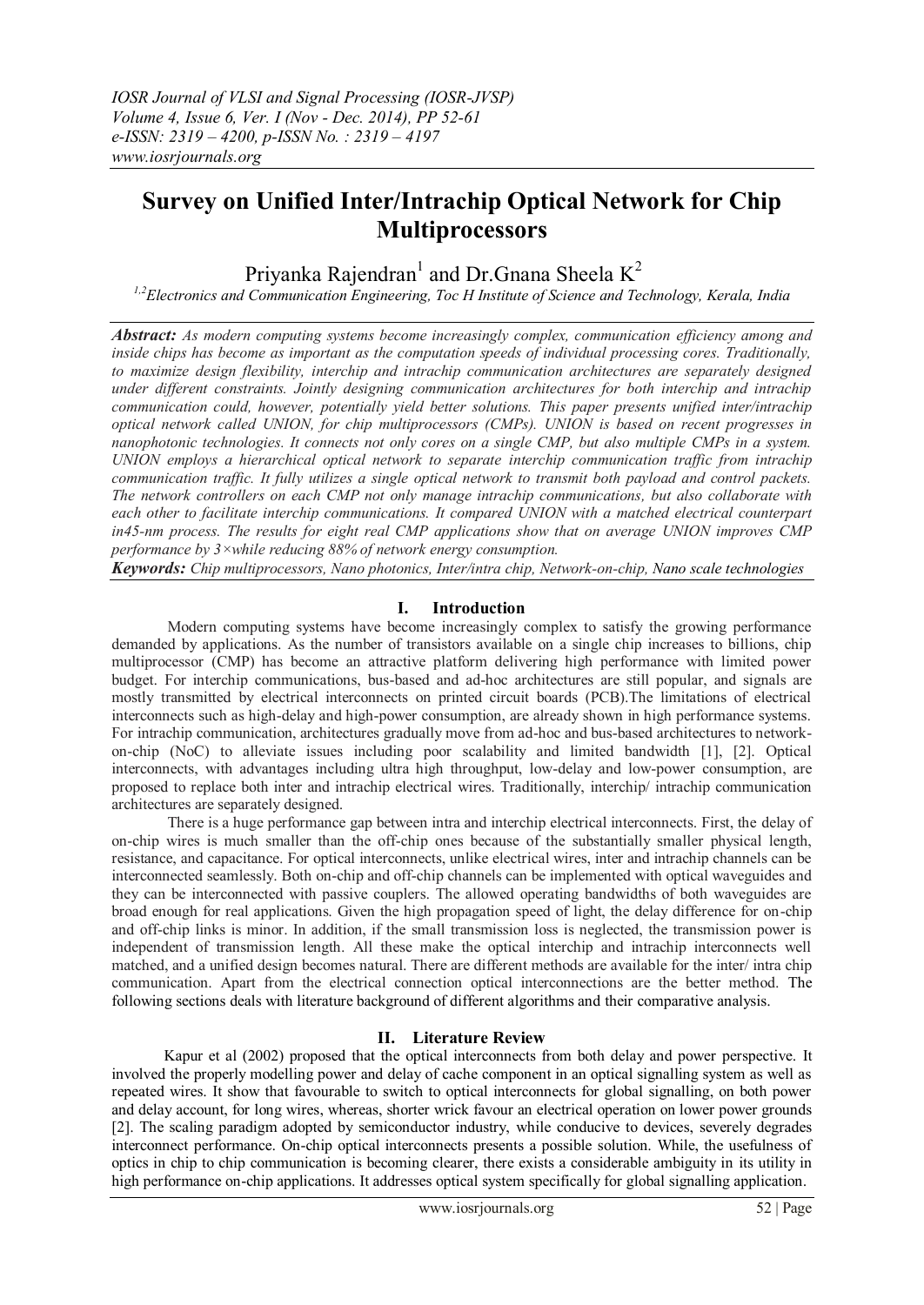The comprehensively model both optical and electrical links and subsequently compare their performance in the light of the two most important figures of merit: delay and power consumption. The delay of driving the modulator can be minimized by using an exponentially sized buffer chain. The transmitter delay, thus calculated, is dependent on the technology generation and is found to be about 75ps at 50nmnode.The waveguide delay is, next, modelled as a function of dimensions using a full 2-dimensional treatment called the crlectivc index method [13]. This length depends on the receiver conditions and drops with increasing RPD and or IOP. Thus, the optical interconnects are much faster, however, the power expenditure to get this speed advantage is an important consideration and is discussed next in the form of power delay trade-offs for the two systems. The electrical repeated wire exhibits a minimum delay at ascertain spacing and sizing of repeaters, which also expends most power.

The aforementioned optimization, the delay can be efficiently traded for power savings, however, the power asymptotically saturates to a minimum value dictated by the wire capacitance. The global signalling: delay and power for, both best available repeated electrical wires and optical interconnects. For optical interconnects, this included modelling the receiver. Subsequently, it compared the two extensively at 50nm node as well as a function of scaling. They find that the optical interconnects for long links have advantages on both merits over even repeated electrical wires, while, the repeated electrical wires have a power advantage and delay disadvantage at shorter link lengths.

Pande et al (2003) proposed that most of past evaluations of fat-trees for on-chip interconnection networks rely on oversimplifying or even irrealistic architecture and traffic pattern assumptions, and very few layout analyses are available to relieve practical feasibility concerns in nanoscale technologies [2]. This work aims at providing an in-depth assessment of physical synthesis efficiency of fat-trees and at extrapolating silicon aware performance figures to back-annotate in the system-level performance analysis. A 2D mesh is used as a reference architecture for comparison, and a 65 nm technology is targeted by our study. Finally, in an attempt to mitigate the implementation cost of k-array n-tree topologies, we also review an alternative unidirectional multistage interconnection network which is able to simplify the fat-tree architecture and to minimally impact performance*.* Networks-on-chip (NoCs) closely resemble the interconnect architecture of high performance parallel computing systems

The interconnection topologies used in the early NoC prototypes can be traced back to the field of parallel computing. In particular, NoC architectures aiming at low latency communication, performance scalability and flexible routing selected fat-trees as their reference topology. The switch for the butterfly fat-tree network or SPIN micro network is examples thereof. This paper focuses on on a specific implementation of Fattrees(FT): the *k*-ary *n*-trees a parametric family of regular multistage topologies. *k*-ary *n*-trees are implemented by using stages of identical switches, where *k* is the number of links of a switch that connect to the previous or to the next stage (i.e., the switch radix is  $2k$ ). All the switches have the same number of ascending and descending links. For fat-tree routing, uses the deterministic routing algorithm. .

During the ascending phase, consecutive destinations are shuffled among the different ascending links of the switches; each ascending port is labelled in italic switch the destination cores that are reachable through it. Also, shows in bold how destinations are distributed in the descending phase. As can be seen, each descending link is only used by a single destination. To analyze 2-ary 4-tree for a 16-core system, and a 2-ary 6-tree for 64 cores. It proves that fat-trees are feasible for on-chip networks from a physical design viewpoint. Unfortunately, for small scale systems, they are not able to capitalize on their better performance scalability yet. As the system size scales up, 2D meshes however suffer from poor performance scalability. Hence, the need for alternative topologies becomes more stringent. *k*-ary *n*-trees can provide that performance scalability, but at an impractical power and area cost. .

Nevin et al (2006) developed that optical interconnections are better than thee electronic connections. Current research and technology trends indicate that future chip multiprocessors (CMPs) may comprise tens or even hundreds of processing elements. An important hurdle towards attaining this scale, however, is the need to feed data to such large numbers of on-chip cores [3]. This can only be achieved if architecture and technology developments provide sufficient chip-to-chip and on-chip communication performance to these future generations of CMPs. Optical technology and 3D integration are two potential solutions to current and projected limitations in chip-to-chip communication performance. Still, on chip communication faces considerable technological and architectural challenges of its own. On the one hand, global on chip interconnects do not scale well with technology. Although delay-optimized repeater insertion and proper wire sizing can keep the delay nearly constant, this comes at the expense of power and active area, as well as a reduction in wire count .

The techniques for optimizing the power-delay product have been developed, but unfortunately their most obvious shortcoming is that neither power nor latency is optimal. This, combined with various other technological issues such as manufacturability, conductivity, crosstalk, etc. constitute important roadblocks for future electrical interconnects. On the other hand, to date there is no clear consensus on the architecture of onchip core interconnects. Although well-understood solutions exist for off-chip interconnects, the on-chip power, area, connectivity, and latency constraints make it challenging to port those solutions to the context of CMPs.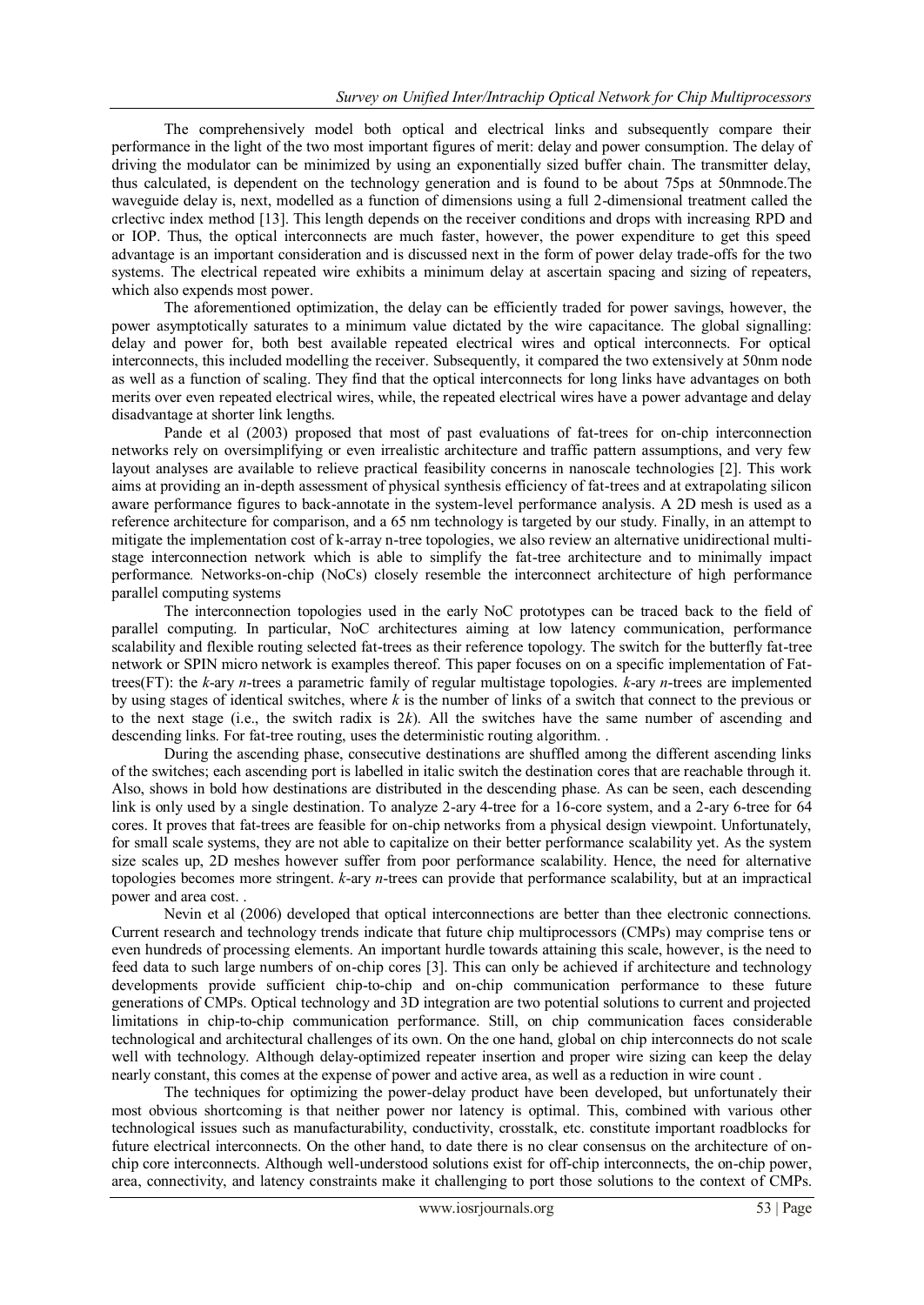Optical transmission requires a laser source, a modulator, and a modulator driver (electrical) circuit. The laser source provides light to the modulator, which transducers electrical information (supplied by the modulator driver) into a modulated optical signal.

The modulator translates the modulator driver's electrical information into a modulated optical signal. High-speed electro-optic modulators are designed such that injection of an electrical signal changes the refractive index or the absorption coefficient of an optical path. Among different types of proposed modulators, the most recent optical resonator-based implementations are preferable for integrated circuit design, due to their low operating voltage and compact size. They assume this type of modulator in our work Waveguides are the paths through which light is routed. The refractive index of the waveguide material has a significant impact on optical interconnect bandwidth, latency, and area. An optical receiver performs the optical-to-electrical conversion of the light signal. It comprises a photo detector and a trans-impedance amplifier (TIA) stage.

Optical waveguides do not lend themselves gracefully to tree or highly angled structures that may be more common in electrical topologies, for turns and waveguide crossings may result in significant signal degradation. Before delivering into the details of a design space exploration, give a high-level description of the bus protocol. The specifics of the cache coherence protocol are not relevant here; the focus on the handling of coherence requests by the split transaction, fully pipelined hierarchical bus. It categorize the power consumption of the interconnect system into two: the power consumed in the electrical sublevels(switches and wiring), and the power consumed in the optical bus. Power calculations for each component assuming full switching activity, but report total power consumption at full, as well as 50% activity. By carefully modelling the speed, area, and power characteristics of electrical and recently developed optical components, and projecting to 32nm technology, determining a hierarchical bus consisting of both optical and electrical levels yields significant performance within reasonable power and area constraints. The approach exploits wave division multiplexing technology (WDM) to provide each node on the optical bus with unique wavelength, which are used to build a high-bandwidth multi-way bus. This speeds up several protocol operations, especially data transfer and arbitration.

Sung et al (2006) proposed that to demonstrate the system, three components were prepared: a fibreembedded optical printed-circuit board (OPCB), optical transmitter/receiver modules, and 90 -bent fibre connectors. All components were assembled using precise guide pins and holes so that complete passive alignment was achieved in the OPCB. An optical link of 5-Gb/s/ch signals with a total link loss of 1.5 dB has been successfully demonstrated from the assembled system [3]**.**The processing chips in present computer systems operate above gigahertz clock speed. However, severe bottleneck of data transmission in the electrical interconnection between chips restricts high-speed processing of the systems [1]. Optical interconnection is a promising solution for this problem [2].

To achieve optical interconnection between chips in computer systems, appropriate optical components and packaging strategies for these components are required. Recent studies [3-10] for chip-to-chip optical interconnection have focused on the development of interconnection schemes and components based on optical printed-circuit boards (OPCBs) which have optical layers and electrical layers in one board. One of the key issues is to devise the optic elements to link the light between the light source (or detector)and the optical layer in the OPCB. The architecture of the optical interconnection consists of three main parts: an OPCB, optical transmitter/receiver (Tx/Rx) modules, and connectors to link light paths between the OPCB and the modules. OPCB is prepared using a fibre array as the optical layer.

A 90-bend fifre array mounted in a small box is used as a connector. The key feature of this system is the packaging structure to intend passive assembling of the connectors and the modules on the board. The optical Tx/Rx modules were electrically contacted using ball grid array (BGA). The BGA were soldered by a hot air reflowing process after optical alignment of the connection blocks and modules with guide pins.It is important to note that the inaccuracy of the position of electrodes formed on the module and the board is much larger, in a range of a hundred micrometres, than that of the position of the guide pins and holes. Such a large misalignment of electrodes can be absorbed by distortion of the melt balls. This misalignment-absorbing function of melt balls contrasts with the self-alignment of the melt bumps [11]. The optical Tx/Rx modules were prepared to test the data link for four channels with 5 Gb/s/ch. The Tx module has a1 4 array of 850-nm VCSELs and a SiGe BiCMOS driver IC chip.

The Rx module has a 14 PIN-PD array and a SiGe receiver IC chip. Other elements packaged in the modules are an FR4-PCB substrate with differential micro strip line, heat sink, solder balls, and guide pin/hole part. The guide pin/hole part was prepared by cutting the MT ferrule and attaching it on the substrate. The data link performances were tested from the optical interconnection platform where the connection blocks and Tx/Rx modules are assembled in the OPCB. The measured first the optical loss in the light path through the connection blocks and OPCB. Note that after the Tx/Rx modules are once electrically contacted on the OPCB, the optical loss could not be measured. Thus, before attaching the Tx/Rx modules, a pig-tailed Tx module with fiber ribbon and MT ferrule were assembled on the input side of the90 connection block installed in the OPCB. On the output side of 90 connection block, optical output power was measured using a power meter. Here, index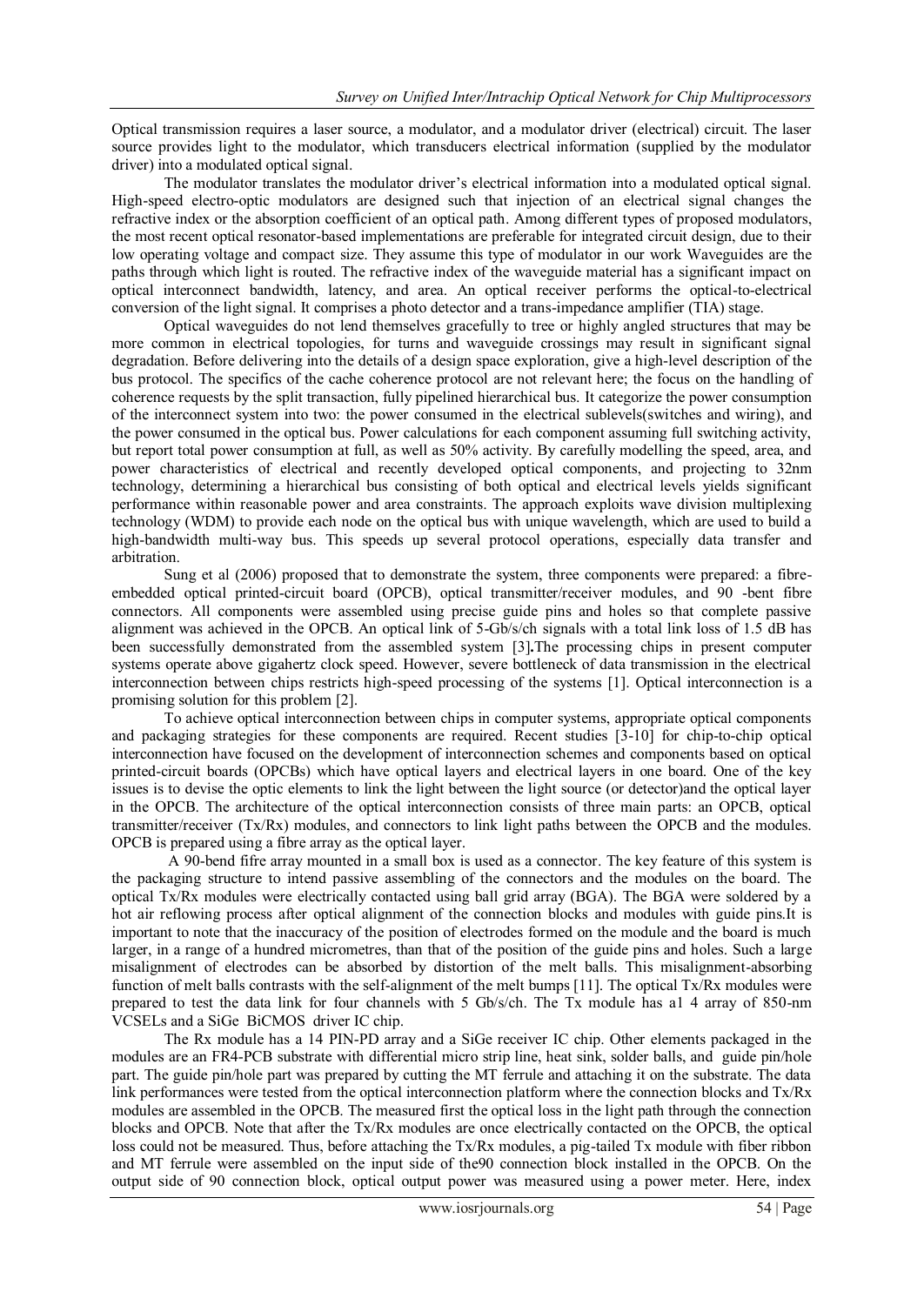matching oil was filled in the gaps between the connection block and the cross section of the OPCB to reduce scattering loss.

The total optical loss measured from the Tx module to the power meter through the connection blocks and the OPCB was about 1.5 dB. This loss is 0.2 dB higher than the best data in our previous work [6],obtained from an active alignment of each component under a similar interconnection scheme. Considering that in this work all components are passively assembled, the loss of 1.5 Db near the best alignment data is a remarkable result. All optical paths in the OPCB and the 90 bent fiber connectors were constituted with silica fibbers so that very low link loss of about1.5 dB was achieved. Employing the guide pins and conventional ferrule parts, complete passive alignment was achieved with accuracy within several micrometers in the assembling of the connectors and Tx/Rx modules in the OPCB. A data link of 5 Gb/s/ch 4 channels was successfully demonstrated in the assembled interconnection system. The graft of the existing precise optic components into PCB technology could open commercialization of PCB-based optical interconnection systems.

Asaaf et al (2008) formulated the design and performance of next-generation chip multiprocessors (CMPs) will be bound by the limited amount of power that can be dissipated on a single die [4]. Thus presenting photonic networks-on-chip (NoC) as a solution to reduce the impact of intrachip and off-chip communication on the overall power budget. The low loss properties of optical waveguides, combined with bit-rate transparency, allow for a photonic interconnection network that can deliver considerably higher bandwidth and lower latencies with significantly lower power dissipation than an interconnection network based only on electronic signalling. They explain why on-chip photonic communication has recently become a feasible opportunity and explore the challenges that need to be addressed to realize its implementation. It introduces a novel hybrid micro architecture for NoCs that combines a broadband photonic circuit-switched network with an electronic overlay packet-switched control network. In the continual drive toward improved microprocessor performance, power efficiency has emerged as a prime design consideration.

The limitations on power dissipation imposed by packaging constraints have become so paramount that performance metrics are now typically measured per unit power [1]. At the chip scale, the trend toward multi core architectures and chip multiprocessors (CMPs) for driving performance-per-watt by increasing the number of parallel computational cores is dominating new commercial releases [2-4]. The insertion of photonics in the on-chip global interconnect structures for CMP can potentially leverage the unique vantages of optical communication and capitalize on the capacity, transparency, and fundamentally low energy consumption that have made photonics ubiquitous in long-haul transmission systems. The construction of photonic NoC could deliver performance-per-watt scaling that is simply not possible to reach with all-electronic interconnects.

The photonics opportunity is made possible now by recent advances in nanoscale silicon photonics and considerably improved photonic integration with commercial CMOS chip manufacturing. They developed POINTS, an event-driven network traffic simulator, to quantitatively evaluate critical design aspects such as deadlock avoidance/recovery, optimal message size, path multiplicity (PM), and alternative flow control mechanisms The compelling conclusion of the study is that the power expended on intrachip communications can be reduced by nearly two orders of magnitude when high-bandwidth communications is required among a large number of cores. To illustrate the operation of the proposed NoC, we describe the typical chain of events in the transmission of a message between two ports placed on different cores in the CMP, for example, a write operation that takes place from a processing unit in a core to a memory that is located in another core.

As soon as the write address is known, possibly even before the contents of the message are ready, a path-setup packet is sent on the electronic control network. The packet includes destination address information and, perhaps, additional control information such as priority or flow ID. After the message transmission is completed, a path tear down packet is sent to free the path resources for usage by other messages. Once the photonic message has been received and checked for errors, a small acknowledgment packet may be sent on the electronic control network to support guaranteed-delivery protocols. In the case where a path-setup packet is dropped in the router due to congestion, a path-blocked packet is transmitted by the dropping router to the source, back tracking the path travelled by the path-setup packet.

The topology of choice in design reflects the characteristics of the entire system CMP, where a number of homogeneous processing cores are integrated as tiles on a single die. The communication requirements of a CMP are best served by a 2D regular topology such as a mesh or a torus. These topologies well match the planar, regular layout of the CMP and the application-based nature of the traffic—any program running on the CMP may generate a different traffic pattern. As explained above, a regular 2D topology requires switches which are overly complex to implement using photonic technology. Using a folded-torus topology as a base and augment it with access points for the gateways. It developed a new event-driven simulator that is specifically tailored to provide support for the design exploration of the proposed photonic NoC.

The results of several studies performed using the simulator. The first study is about avoiding deadlock Deadlock in torus networks has been studied extensively. When dimension-order routing is used, no channel depend on cycles are formed between dimensions, so deadlock involving messages travelling in different dimensions cannot occur. Virtual channel flow control has been proven successful in eliminating intra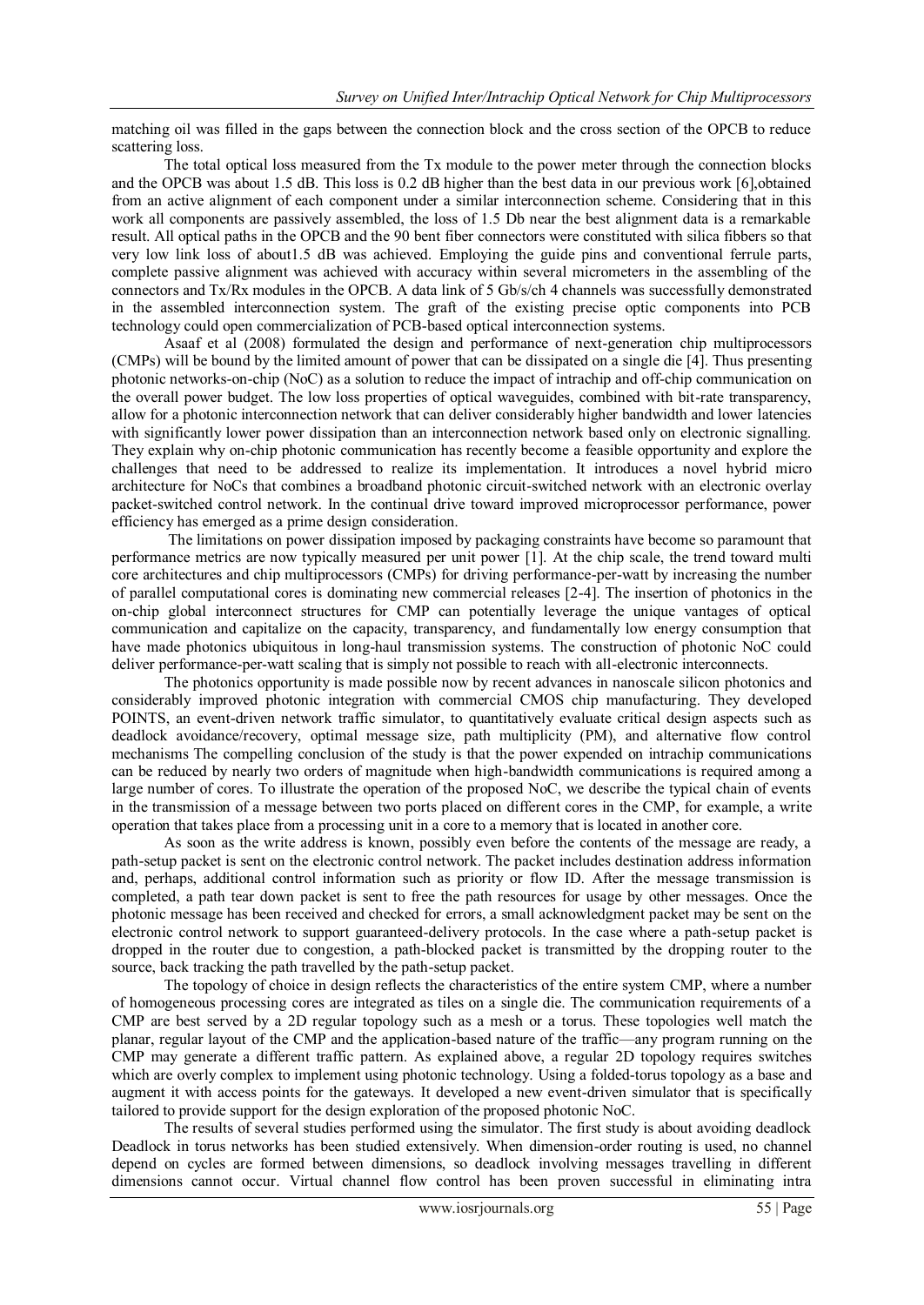dimension deadlocks and make dimension-order routing deadlock free. The power analysis of the electronic control network is based on the fact that this is essentially an electronic packet switched NoC, dimensions (12 \_ 12 compared to 6). Assume that each photonic message is accompanied by two 32-bitcontrol packets and the typical size of a message is 2 K bytes. Then the total power consumed by the electronic control network can be approximated.

The electronic control network is utilized lightly, and then the impact of static power becomes more dominant in the overall NoC power budget. However, recent technological breakthroughs in semiconductor processes, namely, Intel's 45 nm process leveraging high-K dielectrics, have been shown to reduce the gate leakage more than 10-fold.Having dramatically reduced the gate leakage, channel leakage remains the major challenge. To generate the 960 Gbps peak bandwidth .The modulated data streams are grouped using passive WDM multiplexers, so power is dissipated mainly in the 24 modulators and 24 receiver circuits in each gateway. Since there is presently no equivalent to the International Technology Roadmap for Semiconductors (ITRS) [1] for the photonic technology, predictions on the power consumption of photonic elements vary greatly. A reasonable estimate for the energy dissipated by a modulator/detector pair, at 10 Gbps, today is about 2 pJ/bit, based on recent results reported by IBM. It estimate that, using silicon ring-resonator modulators and SiGe photo detectors, the energy will decrease to about 0.2 PJ/bit in the next 8-10 years.

The power analysis used here is rather simplistic and uses many assumptions to ease the calculation and work around missing data, its broader conclusion is clear. The potential power difference between photonics-based NoCs and their purely electronic counterparts is significant. Importantly, once generated, the power consumed by propagating the optical signals off-chip across the system is essentially negligible and can enable true scaling for off-chip CMP high-bandwidth communications. Even when one accounts for inaccuracies in our analysis and considers predicted future trends, the advantages offered by photonics represents clear leap in terms of bandwidth-per-watt performance. First, multi core processors step into an era where high band width communications between large numbers of cores is a key driver of computing performance. Second, power dissipation has clearly become the limiting factor in the design of highperformance microprocessors.

The power dissipated on intrachip communication is a large and growing fraction of the total power budget. Third, recent breakthroughs in the field of silicon photonics suggest that the integration of optical elements in the CMOS electronics is likely to become viable in the near future. The intersection of these three factors suggests that silicon photonic technology can be used to construct NoCs, offering a promising lowpower solution for high performance on-chip communication. The design of photonic NoC presents interesting and challenging problems. To address these problems, proposed a hybrid NoC micro architecture that combines a photonic circuit switched network with an electronic packet-switched network so that each technology is used advantageously: photonics for bulk-data transmission and electronics for network control.

Electronic packets are used to establish transparent light paths that carry high-bandwidth optical messages across a network of broadband optical switches. The technology required implementing the photonic devices (PSEs and 4 \_ 4 switches) and their integration in large-scale NoCs is still immature.From the recent progress it is understood that within a small number of years, the enabling technologies will gradually become available to the designers of silicon-integrated circuits.

Dana et al (2008) presented a new methodology that many-core microprocessors will push performance per chip from the 10 giga flop to the 10 teraflop range in the coming decade. To support this increased performance, memory and inter-core bandwidths will also have to scale by orders of magnitude. Pin limitations, the energy cost of electrical signalling, and the non-scalability of chip-length global wires are significant bandwidth impediments [5]. Corona is a 3D many-core architecture that uses nanophotonic communication for both inter-core communication and off-stack communication to memory or I/O devices. Its peak floating-point performance is 10 teraflops. Dense wavelength division multiplexed optically connected memory modules provide 10 terabyte per second memory bandwidth.

A photonic crossbar fully interconnects its 256low-power multithreaded cores at 20 terabyte per second bandwidth. Nano photonics offers an opportunity to reduce the power and area of off- and on-stack interconnects while meeting future system bandwidth demands. Optics is ideal for global communication because the energy cost is incurred only at the endpoints and is largely independent of length. Dense wavelength division multiplexing (DWDM) enables multiple single wavelength communication channels to share a waveguide, providing a significant increase in bandwidth density. Recent nanophotonic developments demonstrate that waveguides and modulation/demodulation circuit dimensions are approaching electrical buffer and wire circuit dimensions. Several benefits accrue when nano photonics is coupled to emerging 3D packaging [1]. The 3D approach allows multiple die; each fabricated using a process well-suited to it, to be stacked and to communicate with through silicon visa (TSVs). Optics, logic, DRAM, non-volatile memory (e.g. FLASH), and analog circuitry may all occupy separate die and co-exist in the same 3D package.

Utilizing the third dimension eases layout and helps decrease worst case wire lengths Advances in silicon nano photonics have made complete photonic on-stack communication networks a serious alternative to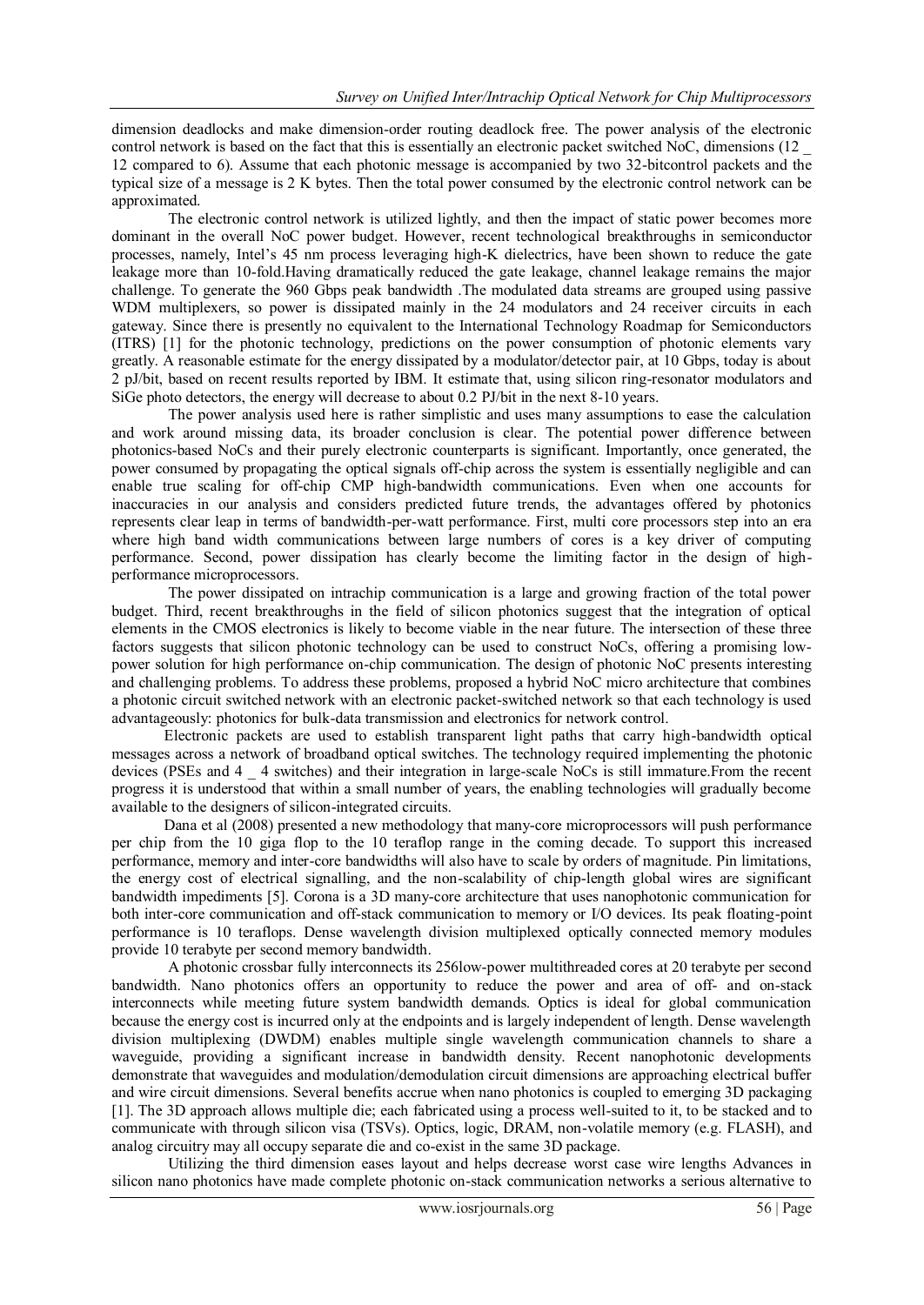electrical networks. Photonic interconnects are interesting because they can be much more energy efficient than their electrical counterparts, especially at high speeds and long distances. A complete nanophotonic network requires waveguides to carry signals, light sources that provide the optical carrier, modulators that encode the data onto the carrier, photodiodes to detect the data, and injection switches that route signals through the network. It is imperative that the optical components be built in a single CMOS-compatible process to reduce the cost of introducing this new technology. Waveguides confine and guide light and need two optical materials: a high refraction index material to form the core of the waveguide and a low index material that forms the cladding.

Crystalline silicon (index \_ 3:5) and silicon oxide (index \_ 1:45) both are commonly used in CMOS processes. A silicon oxide waveguide has typical cross-sectional dimensions of \_ 500 nm with a wall thickness of least 1  $\,$  m. These waveguides have been shown to be able to carry light with losses on the order of 2–3 dB/c m and can be curved with bend radii on the order of 10  $\,$ m. Corona is a tightly coupled, highly parallel NUMA system. As NUMA systems and applications scale, it becomes more difficult for the programmer, compiler, and runtime system to manage the placement and migration of programs and data. The architecture is made up of 256 multithreaded in order cores and is capable of supporting up to 1024 threads simultaneously, providing up to 10 teraflops of computation, up to 20 terabytes per second (TB/s) of on-stack bandwidth, and up to 10 TB/s of off-stack memory bandwidth. Synthetic workloads stress particular features and aspects of the interconnects.

The SPLASH-2 benchmark suite indicates their realistic performance. The SPLASH-2 applications are not modified in their essentials. For the SPLASH-2 applications, In four cases (Barnes, Radio sity, Volrend, and Water-Sp) the L Mesh/ECM system is fully adequate. These applications perform well due to their low cachemiss rates and consequently low main memory bandwidth demands. FMM is quite similar to these. The remaining applications are memory bandwidth limited on ECM-based systems. For Cholesky, FFT, Ocean, and Radix, fast memory provides considerable benefits, which are realized only with the fast crossbar. LU and Ray trace are like Hot Spot: while OCM gives most of the significant speedup, some additional benefit derives from the use of the fast crossbar. They posit below possible reason for the difference between Cholesky, FFT,Ocean, and Radix on the one hand, and LU and Ray trace on the other, when examining the bandwidth and latency data.

To investigate the potential benefits of nano photonics on computer systems developed an architectural design called Corona. Corona uses optically connected memories (OCMs) that have been architected for low power and high bandwidth. A set of 64 OCMs can provide 10 TB/s of memory bandwidth through 128 fibbers using dense wavelength division multiplexing. Once this memory bandwidth comes on chip, the next challenge is getting each byte to the right core out of the hundreds on chip. Corona uses a photonic crossbar with optical arbitration to fully interconnect its cores, providing near uniform latency and 20 TB/s on-stack bandwidth. The systems using optically connected memories and an optical cross bar between cores coupled perform 2 to 6 times better on memory-intensive workloads than systems using only electrical interconnects, while dissipating much less interconnect power. Thus nanophotonics can be a compelling solution to both the memory and network-on-chip bandwidth walls, while simultaneously ameliorating the power wall.

Keith et al (2011) formulated that the Optical links have successfully displaced electrical links when their aggregated bandwidth–distance product exceeds∼100 Gb/s-m because their link energy per bit per unit distance is lower [6]. Optical links will continue to be adopted at distances of 1mand below if link power falls below 1 pJ/bit/m. The optical links directly to a switching/routing chip can significantly improve the switched energy/bit. The early experimental switched CMOS-vertical-cavity surface-emitting laser (VCSEL) system operating at Gigabit Ethernet line rates that achieves a switched interconnect energy of less than 19 pJ/bit for a fully non blocking network with 16 ports and an aggregate capacity of 20 Gb/s/port. The CMOS-VCSEL switch achieves an optical bandwidth density of 37 Gb/s/mm2 even when operating at a modest line rate of1.25 Gb/s and is capable of scaling to much higher peak bandwidth densities (∼350 Gb/s/mm2 ) with 5–10 pJ/switched bit.

Computing and communications performance must continue to scale to meet the growing proliferation of capability and reductions in price expected from systems manufacturers. Indeed, the past three decades have witnessed over five orders of magnitude improvement in data processing performance per-dollar, in large part due to the investments and improvements in very large scale integration (VLSI) technologies. However, for next-generation systems, designer focus has turned to also reducing the power of computation and communication. Photonics can help. Optical links directly integrated into switch chips would remove the need for electrical chip I/O. This, of course, is beneficial only if dense photonic integration beyond what is expected with scaled VLSI technology is possible and if the integrated photonic links consume less power than electrical ones.

Today's VCSEL device has broad industry acceptance, in part due to its ability to be directly connected to electrical circuits at the chip and wafer levels and directly modulated at speeds in excess of 15 Gb/s [5-9] in the 25 Gb/s devices being actively pursued. Arrays of VCSELs have been bonded CMOS VLSI chips, with each VCSEL capable of up to 15 Gb/s modulation by the CMOS circuits it wide-pen eyes. The chip's power dissipation had three major contributors:6 mW ×256 = 1.54 W optical receivers; 12 mW *×* 256 =3.1 W VCSELs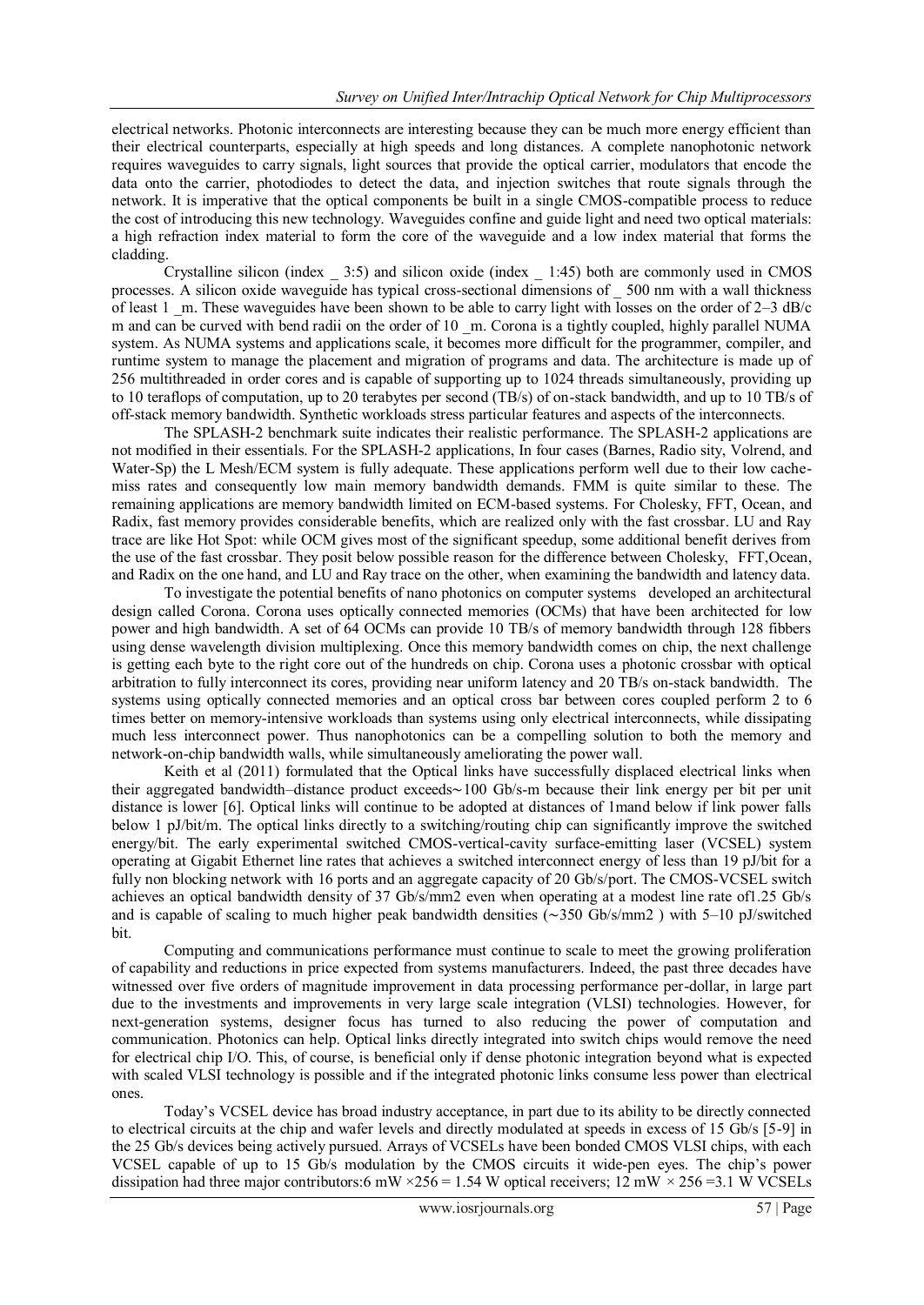plus drivers; and a 1.4 W switching fabric. A total maximum throughput of 320 Gb/s was possible with this chip. Several chips and system prototypes were assembled. Although the detectors routinely had 100% yield, the best OEVLSI chip had one non-functional VCSEL so that actual total throughput was slightly less than 320 Gb/s.giga bit Ethernet data traffic at a relatively low bit rate of 1.25Gb/s was transmitted through the switch. Even so, the system provided a switched energy of 19 pJ/bit including the optical input and VCSEL outputs.

The photonic network on a macrochip provides low power, high bandwidth, and high-density communication between sites. Every sites in a microchip is interconnected to every other siteviaWDM links that run in orthogonal directions on two routing layers. The optical signals from the sites are coupled into, and between, the routing layers through OPxC face-to-face optical couplers. Anticipate a bisection bandwidth on the order of10 TB/s traversing the microchip. A low-power transmitter requires three critical elements: an energyefficient modulator, a low-power driver circuit, and intimate integration of these two components with low parasitic. It is possible to further optimize the ring modulator for better modulation quality.

The device maximized theE/O modulation by using an optimized waveguide design and an asymmetric p–n junction design, with a 5 *×* 1017 cm 3p-doping concentration, a 1*×*1018 cm*−*3 n-doping concentration, and a junction offset of 50 nm to maximize the mode overlap with the depletion region for maximized index change [12]. Ge-p-i-n waveguide diodes were developed for high speed signal detection. They were fabricated using Luxtera'sGe-enabled OE process integrated in Freescale's HIP7\_SOI130 nm CMOS. A 200–300-nm-thick Ge film is grown on top of the Si waveguide. Highly efficient optical transmitters employ a compact modulatoreither a resonant ring or an electro absorptive device in reverse bias, so the modulator appears to the driving circuit as a simple capacitance with no shunt current.

Creating efficient receivers is harder than creating efficient transmitters, because receivers convert small photocurrents into CMOS-level voltages and must tradeoffs energy consumption, performance, and SNR against each other. The SNRs correspond to certain BERs, the SNR becomes a primary design target for optical receivers. Even greater power savings from photonic links could be had, if processing, interconnect, and memory functions could be optically enabled and brought in close proximity to each other to create a multivehicle-sized "macro chip" that supports switching, processing, routing, and stacked memory functions. Optical links have successfully displaced electrical links for application domains when the aggregated bandwidth–distance product of the domain has exceeded ∼100 Gb/s-m. It is also evident that commercial optical links provide lower bit energy per unit distance than their electrical counterparts.

The aforementioned is true today only for the longer lengths (*>*10 m) with VCSEL links, it is interesting to note that this advantage of optical links can be exploited in the future even for much shorter links because the communication bit energy per unit distance of electrical links does not scale down as one approaches chip-to-chip and even on-chip length scales. Hence, there is an opportunity to reduce total interconnect energy with photonics for a given system configuration. For switched or routed links, the integration of the photonics and electronics is vital to power savings. Simply providing optical links directly to a chip can not only alleviate constraints on electrical chip I/O but can significantly improve the switched energy per bit. Several experiments in integrating VCSEL-based links at the system level have been undertaken in an effort to increase bandwidth density and reduce system complexity and power. Even greater power savings from photonic links could be had, if processing, interconnect, and memory functions could be optically enabled and brought in close proximity to each other to create a multireticle-sized "macrochip" that supports switching, processing, routing, and stacked memory functions.

Xiaowen et al (2014) proposed as modern computing systems become increasingly complex, communication efficiency among and inside chips has become as important as the computation speeds of individual processing cores. Traditionally, to maximize design flexibility, interchip and intrachip communication architectures are separately designed under different constraints. UNION is based on recent progresses in nanophotonic technologies [7]. It connects not only cores on a single CMP, but also multiple CMPs in a system. UNION employs a hierarchical optical network to separate interchip communication traffic from intrachip communication traffic. It fully utilizes a single optical network to transmit both payload and control packets. The network controller on each CMP not only manages intrachip communications, but also collaborateswith each other to facilitate interchip communications. They compared UNION with a matched electrical counterpart in45-nm process. Simulation results for eight real CMP applications show that on average UNION improves CMP performance by 3×while reducing 88% of network energy consumption. Modern computing systems have become increasingly complex to satisfy the growing performance demanded by applications.

The number of transistors available on a single chip increases to billions, chip multiprocessor (CMP) has become an attractive platform delivering high performance with limited power budget. For interchip communications, bus-based and ad-hoc architectures are still popular, and signals are mostly transmitted by electrical interconnects on printed circuit boards (PCB).The limitations of electrical interconnects such as highdelay and high-power consumption, are already shown in high performance systems. For intrachip communication, move from ad-hoc and bus-based architectures to network-on-chip (NoC) to alleviate issues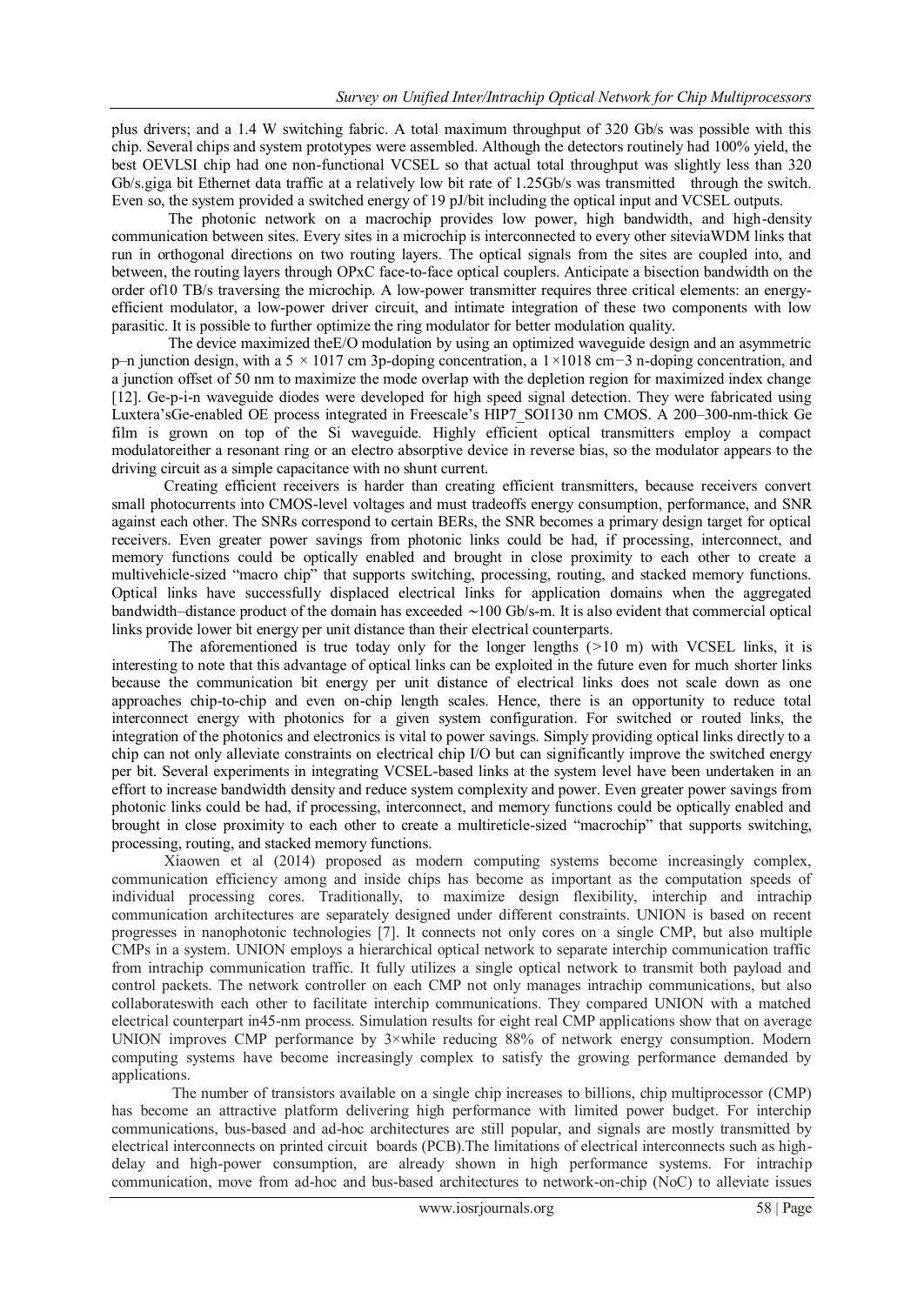including poor scalability and limited bandwidth [1-2].Optical interconnects, with advantages including ultrahigh throughput, low-delay and low-power consumption, are proposed to replace both inter- and intrachip electrical wires. For interchip communication, optical interconnects are studied for more than a decade and many promising research results are proposed [3-4].

For intrachip communication, with silicon photonics being mature, optical links are suggested to replace long metal wires on chip [5–8].For optical interconnects, unlike electrical wires, the inter and intrachip channels can be interconnected seamlessly. Both on-chip and off-chip channels can be implemented with optical waveguides and they can be interconnected with passive couplers. The allowed operating bandwidths of both waveguides are broad enough for real applications. UNION uses a hierarchical optical NoC for each chip. The optical routers are connected in fat tree topology, and both payload and control data is transmitted in this single fat tree network. Fat tree is widely adopted in high performance systems and also NoC designs .In UNION, it is required that an on-chip network can be integrated with inter network in a hierarchical manner, and fat tree especially satisfies this requirement with inherent hierarchical property.

To extend the top-level routers on the tree to interconnect the off-chip network, forming a larger system. Fat tree is also suitable for central-control protocol proposed that helps setup the interchip network and also boosts the performance of intrachip network. Besides the data sub network, the control sub network can also be implemented as fat tree topology, which provides the opportunity of integrating two subnet works together as we proposed here. To highlight these merits of the fat tree topology, they compare it with mesh topology. The mesh topology does not own the same hierarchical property as fat tree. In UNION, if both sides of a transaction are within the same concentrator, packets are transmitted through a local electrical crossbar. On the other hand, if a core needs to send a packet out of the concentrator, it first tries to reserve an optical path to the destination concentrator.

The path is reserved successfully, the packet would be transmitted optically to the destination concentrator that would send it to the destined core through the local electrical crossbar. The interchip network connects all intrachip networks. for interchip communications. though bus-based communication architecture has limited scalability, it is still a viable low-cost choice for systems with a moderate number of chips. The lowcost design can improve the feasibility of the whole system. Another advantage of using bus is that we need not fix the system size at early stages of design time. In UNION's intertie network, the number of data bus channels is proportional to the number of top-level routers in the intrachip network. Specifically, each upward port of the top-level router of fat tree would access a separate bus channel. For 64-core CMPs, only 16data bus channels are required. Each data bus channel is composed of on-chip silicon waveguides, polymer waveguides embedded on the PCB, and optical connectors connecting on chip waveguides with on-board waveguides.

Performance is measured in terms of the average number of iterations that an application can be finished in a given time. For most applications, CMPs using UNION achieve more than 3× improvement compared with the CMPs using its electrical counterpart. The satellite receiver application is an exception that only 10% improvement is achieved by UNION. This is because that under this application, most traffics are onchip transmissions. When most of the data flows are confined on an individual chip, the contribution of the unified design would not be well illustrated [11]. They propose an adaptive power control mechanism to improve the power efficiency of the network, and it is applicable to other optical NoC architectures as well. The mechanism is based on the observation that a large portion of power is consumed by lasers in the network. For example, in an 80-nm design, while the power consumed by a simple data link to transfer one bit is about 2*.*5 pJ, the laser source consumes about 1*.*68 pJ which considers a large proportion.

The control scheme is to reduce the power consumption of laser dynamically. In UNION, the average packet delay and energy consumption increase very slightly respecting to the number of chips, showing very good scalability. But in the matched electrical network, the packet delay and energy consumption increase quickly. The performance gap between UNION and the electrical network is widened with larger number of chips. In addition, for the electrical network, there is a giant leap between the one- and two-chip system, showing that there is a huge performance gap [10] between on-chip and off-chip interconnects. This phenomenon does not exist in UNION. For optical network, interchip propagation delay is very low and the arbitration delay is independent of the hops. For electrical network, interchip traversing involves much larger propagation delay and the serialization delay. The network controller on each CMP not only managed intrachip communications, but also collaborated with each other to facilitate interchip communications. They compared CMPs using UNION with those using a matched electrical counterpart in 45-nm process. Simulation results of eight applications showed that on average UNION improved CMP performance by 3× while reducing 88% of network energy consumption.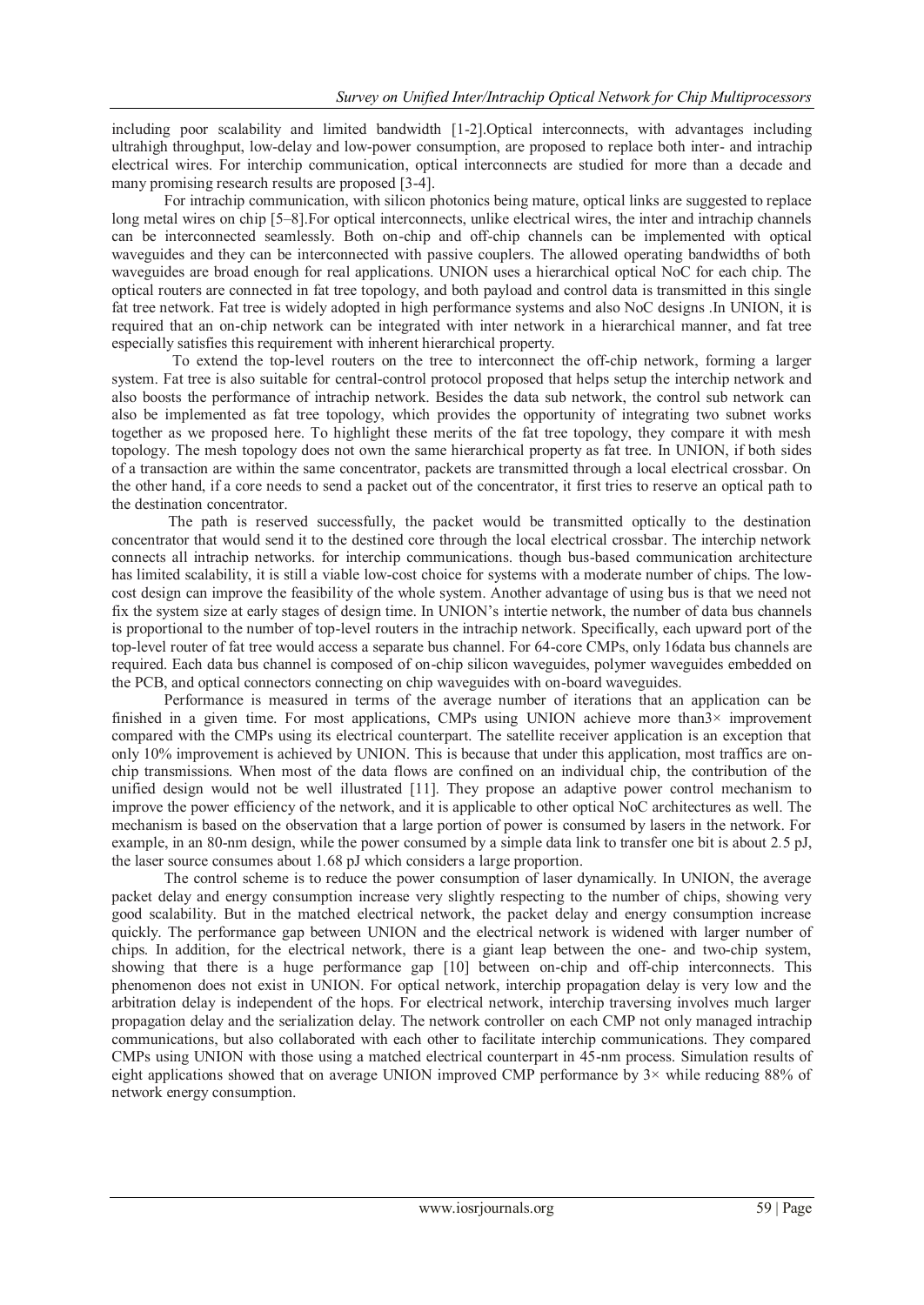| <b>Author</b>         | Year | Algorithm                                                                                                     | radic r.Comparityc anarysis or uniterent techniques on OrviOry<br>Advantages                                                                                                      | <b>Disadvantages</b>                                            | <b>Results</b>                                                                                                         |
|-----------------------|------|---------------------------------------------------------------------------------------------------------------|-----------------------------------------------------------------------------------------------------------------------------------------------------------------------------------|-----------------------------------------------------------------|------------------------------------------------------------------------------------------------------------------------|
| Xiaowen<br>et al      | 2014 | Nanophotonic<br>Technologies                                                                                  | 1. Ultrahigh<br>throughtput<br>2.Low-delay<br>$3.$ Low $-power$<br>consumption<br>4. Inter and Intra<br>channels can be<br>interconnected<br>seamlessly<br>5. Low path setup time | 1. Fabrication<br>of waveguide<br>is difficult                  | 1.Improved<br>$\text{CMP}$<br>Performance<br>2.88% of<br>reduction in<br>network energy<br>3. Low power<br>Consumption |
| Keith W<br>et al      | 2011 | <b>VCSEL-CMOS</b><br>Vertical-cavity<br>surface emitting<br>Laser<br>Silicon                                  | 1.High speed<br>2. chip area savings                                                                                                                                              | l. system<br>complexity                                         | 1. bandwidth-<br>Distance<br>product exceeds<br>100 Gb/s-m<br>1. It provides 10                                        |
| Dana al               | 2008 | Silicon<br>Nanophotonic                                                                                       | 1. It provide 2 to 6<br>times more<br>performance on many<br>memoryintensive<br>workloads, while<br>simultaneously<br>reducing power.                                             | ASER source<br>Selection                                        | TB/s of<br>through 128<br>fibers using<br>Dense<br>Wavelength<br>Division<br>multiplexing.                             |
| Assaf et<br>al        |      | 20081.photonic<br>networks-on-chip<br>NoC)<br>2. novel hybrid<br>microarchitecture<br>for NoCs                | 1. higher bandwidth<br>and lower latencies<br>with<br>significantly lower<br>power dissipation                                                                                    | 1.Difficulty in<br>the case of<br>short message<br>communiction | Low power<br>Dissipation                                                                                               |
| Sung<br>Hwan et<br>al |      | 2006 Fiber-embedded<br>pptical printed-<br>circuit board<br>(OPCB)                                            | 1. Optical<br>Interconnection<br>increases the speed of<br>processing<br>2. Low power<br>dissipation                                                                              | fabrication is<br>complex                                       | Increased<br>Processing<br>Speed                                                                                       |
| Nevin et<br>al        |      | 2006 Integration of<br>CMOS-compatible<br>Optical<br>technology to on-<br>chip cache-coherent<br><b>Buses</b> | I.Reduced power, Area<br>2.Improved<br>performance                                                                                                                                | l.components<br>equirement is<br>high                           | Increased data<br>Communication<br>Speed                                                                               |
| Wolf et<br>aı         |      | 2005 H.264 HDTV<br>Decoder                                                                                    | l.less power,<br>2 less silicon area<br>3.less metal area,<br>4.63% less switch<br>capacity,<br>5 69% less link<br>capacity to<br>achieve2Xperformance                            | .many<br>topologies are<br>required                             | 2 times<br>Increased<br>Performance                                                                                    |
| Ludovici<br>et al     |      | 2003 <sub>2D</sub> mesh<br>Architecture                                                                       | High speed                                                                                                                                                                        | Complex<br>circuits                                             | Time<br>Management                                                                                                     |
| Pawan et<br>al        |      | 2002 optical signaling<br>System                                                                              | 1. Less delay<br>2. Less power<br>consumption                                                                                                                                     | Selection of<br>optical source<br>is difficult                  | Less delay                                                                                                             |
| Dally et              |      | 2001 Network on chip                                                                                          | Low power                                                                                                                                                                         | High                                                            | Improved                                                                                                               |
| al                    |      |                                                                                                               |                                                                                                                                                                                   | implementing<br>cost                                            | Performance                                                                                                            |

**III. Comparative Analysis Table 1.Comparitve analysis of different techniques on UNION**

Table shows the comparison between the different techniques used in chip microprocessor to improve its performance. There are different methods are used ,among this the interconnections using optical method is the best because The network controller on each CMP not only manages intrachip communications, but also